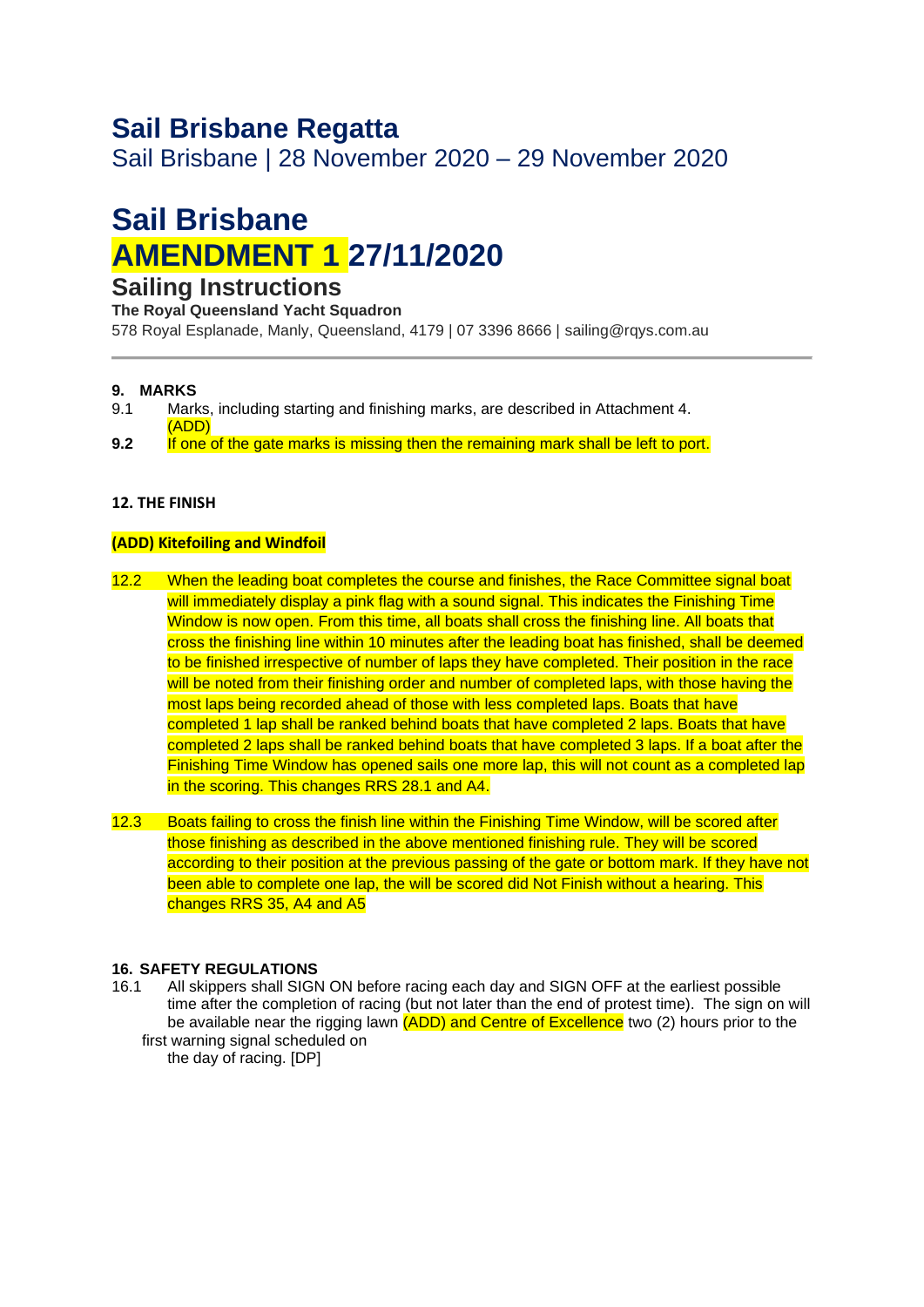## **ATTACHMENT 1 Schedule**

### **OTB Classes, WIndfoil and Kite Foiling**

| Saturday 28 November 2020                             |          |  |  |  |  |  |
|-------------------------------------------------------|----------|--|--|--|--|--|
|                                                       |          |  |  |  |  |  |
| Alpha Course Briefing on the RQYS Lawn                | 0930 hrs |  |  |  |  |  |
|                                                       |          |  |  |  |  |  |
| Bravo and Charlie Briefing on the RQYS Lawn           | 1030 hrs |  |  |  |  |  |
|                                                       |          |  |  |  |  |  |
| Alpha First Warning Signal                            | 1100 hrs |  |  |  |  |  |
|                                                       |          |  |  |  |  |  |
| Bravo and Charlie First Warning Signal                | 1200 hrs |  |  |  |  |  |
|                                                       |          |  |  |  |  |  |
|                                                       |          |  |  |  |  |  |
|                                                       |          |  |  |  |  |  |
| Sunday 13 December 2020 (ADD) Sunday 29 November 2020 |          |  |  |  |  |  |
|                                                       |          |  |  |  |  |  |
| Alpha First Warning Signal                            | 1100 hrs |  |  |  |  |  |
|                                                       |          |  |  |  |  |  |
| Bravo and Charlie, First Warning Signal               | 1130 hrs |  |  |  |  |  |
|                                                       |          |  |  |  |  |  |
| Regatta Prizes Announced & Presentation               | 1700 hrs |  |  |  |  |  |
|                                                       |          |  |  |  |  |  |

### **Optimist Green, Optimist Intermediate/Open & O'pen Skiff**

| <b>Saturday 28 November 2020</b>        |                         |  |  |  |  |
|-----------------------------------------|-------------------------|--|--|--|--|
|                                         |                         |  |  |  |  |
| Charlie Briefing outside RQYS Sailing   | 0800 hrs (ADD) 0730 hrs |  |  |  |  |
| Building on Lawn                        |                         |  |  |  |  |
|                                         |                         |  |  |  |  |
| <b>Charlie First Warning Signal</b>     | 0900 hrs                |  |  |  |  |
|                                         |                         |  |  |  |  |
|                                         |                         |  |  |  |  |
| Sunday 29 November 2020                 |                         |  |  |  |  |
|                                         |                         |  |  |  |  |
| <b>Charlie First Warning Signal</b>     | 0900 hrs                |  |  |  |  |
|                                         |                         |  |  |  |  |
| Regatta Prizes Announced & Presentation | 1700 hrs (ADD) 1300hrs  |  |  |  |  |
|                                         |                         |  |  |  |  |
|                                         |                         |  |  |  |  |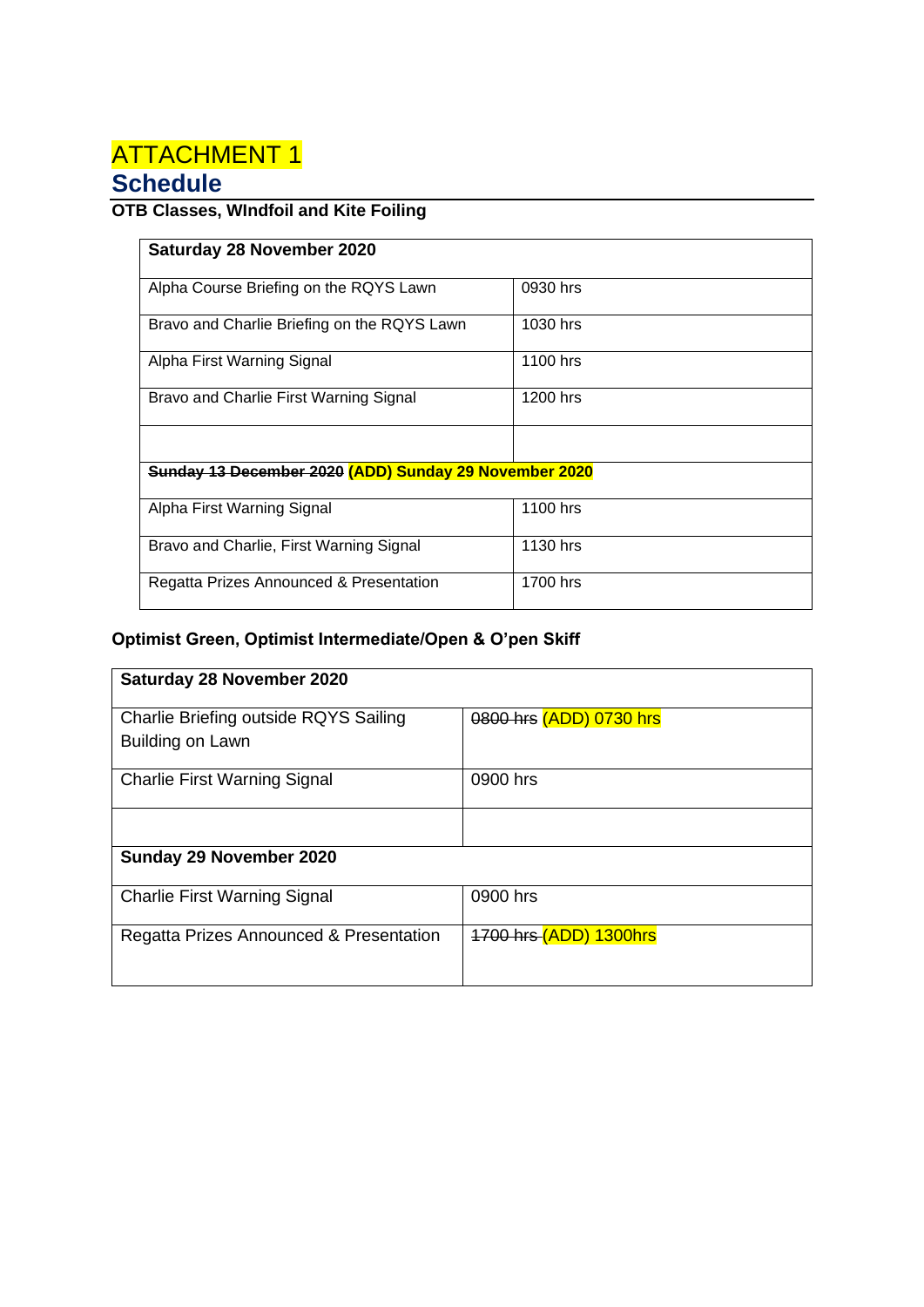## ATTACHMENT 2 **CLASS FLAGS & TIME LIMITS**

| <b>Class</b>                         | Max#<br>of     | <b>Class Flag</b>                                                                                 | <b>Target</b><br><b>Time</b> | <b>Time</b><br><b>Limit</b> | <b>Finish</b><br><b>Window</b> | <b>Course</b><br><b>Allocation</b>      |
|--------------------------------------|----------------|---------------------------------------------------------------------------------------------------|------------------------------|-----------------------------|--------------------------------|-----------------------------------------|
|                                      | <b>Races</b>   |                                                                                                   | (minutes)                    | (minutes)                   | (minutes)                      |                                         |
| 29er                                 | 6              | Red 29er insignia / white<br>background                                                           | 30                           | 45                          | 10                             | Alpha                                   |
| <b>Finn</b>                          | 6              | Blue insignia /white<br>background                                                                | 40                           | 60                          | 15                             | Alpha                                   |
| <b>Etchells</b>                      | $6\phantom{1}$ | White with Blue Class Insignia                                                                    | 40                           | 60                          | 15                             | Alpha                                   |
| VX One                               | 6              | VX One Insignia / white<br>background                                                             | 40                           | 60                          | 15                             | Alpha                                   |
| Nacra 15                             | 6              | <b>Blue and Black Class Insignia</b><br>(ADD) Blue/Black Insignia with<br><b>White Background</b> | 30                           | 45                          | 10                             | Alpha                                   |
| Hobie 16                             | 6              | <b>Blue and Black Class Insignia</b><br>(ADD) Black Class Insignia/<br><b>Blue Background)</b>    | 40                           | 60                          | 15                             | Alpha                                   |
| <b>Alpha Mixed Class</b>             | 6              | <b>Yellow Flag</b>                                                                                | 40                           | 60                          | 15                             | Alpha                                   |
| Flying 11                            | 6              | Blue Flying 11 insignia / white<br>background                                                     | 40                           | 60                          | 15                             | <b>Bravo</b>                            |
| Laser 4.7                            | 6              | Red insignia / yellow<br>background                                                               | 40                           | 60                          | 15                             | <b>Bravo</b>                            |
| <b>Laser Radial</b>                  | 6              | Red insignia / green<br>background                                                                | 40                           | 60                          | 15                             | <b>Bravo</b>                            |
| <b>Laser Standard</b>                | 6              | White with Red Class Insignia                                                                     | 40                           | 60                          | 15                             | <b>Bravo</b>                            |
| <b>OK Dinghy</b>                     | 6              | Yellow Flag (ADD) (Red<br>insignia with white background)                                         | 40                           | 60                          | 15                             | <b>Bravo</b>                            |
| Raceboard                            | 6              | Red/black<br>Bic Techno insignia / white<br>background                                            | 30                           | 45                          | 10                             | <b>Bravo</b>                            |
| <b>Optimist Green</b>                | 6              | White "O" insignia / green<br>background                                                          | 30                           | 50                          | 15                             | Charlie                                 |
| <b>Optimist</b><br>Intermediate/Open | 6              | Black "O" insignia / white<br>background                                                          | 40                           | 60                          | 15                             | Charlie                                 |
| O'pen Bic (ADD)<br>O'pen Skiff       | 6              | White with Black Moth Class<br>Insignia (ADD) Yellow Flag                                         | 30 (ADD)<br>$25\,$           | 45 (ADD)<br>40              | 40 (ADD)<br>10                 | <b>Brave</b><br>(ADD)<br><b>Charlie</b> |
| Windfoil                             | 12             | White with Red Bic Techno<br>Insignia (ADD) Code Flag W                                           | 25                           | 40                          | 10                             | Charlie                                 |
| <b>Kite Foiling</b>                  | 12             | White with Red Bic Techno<br>Insignia (ADD) Code Flag K                                           | 25                           | 40                          | 10                             | Charlie                                 |
| <b>Bravo Mixed Class</b>             | $\,6\,$        | <b>Yellow Flag</b>                                                                                | 40                           | 60                          | 15                             | Bravo                                   |